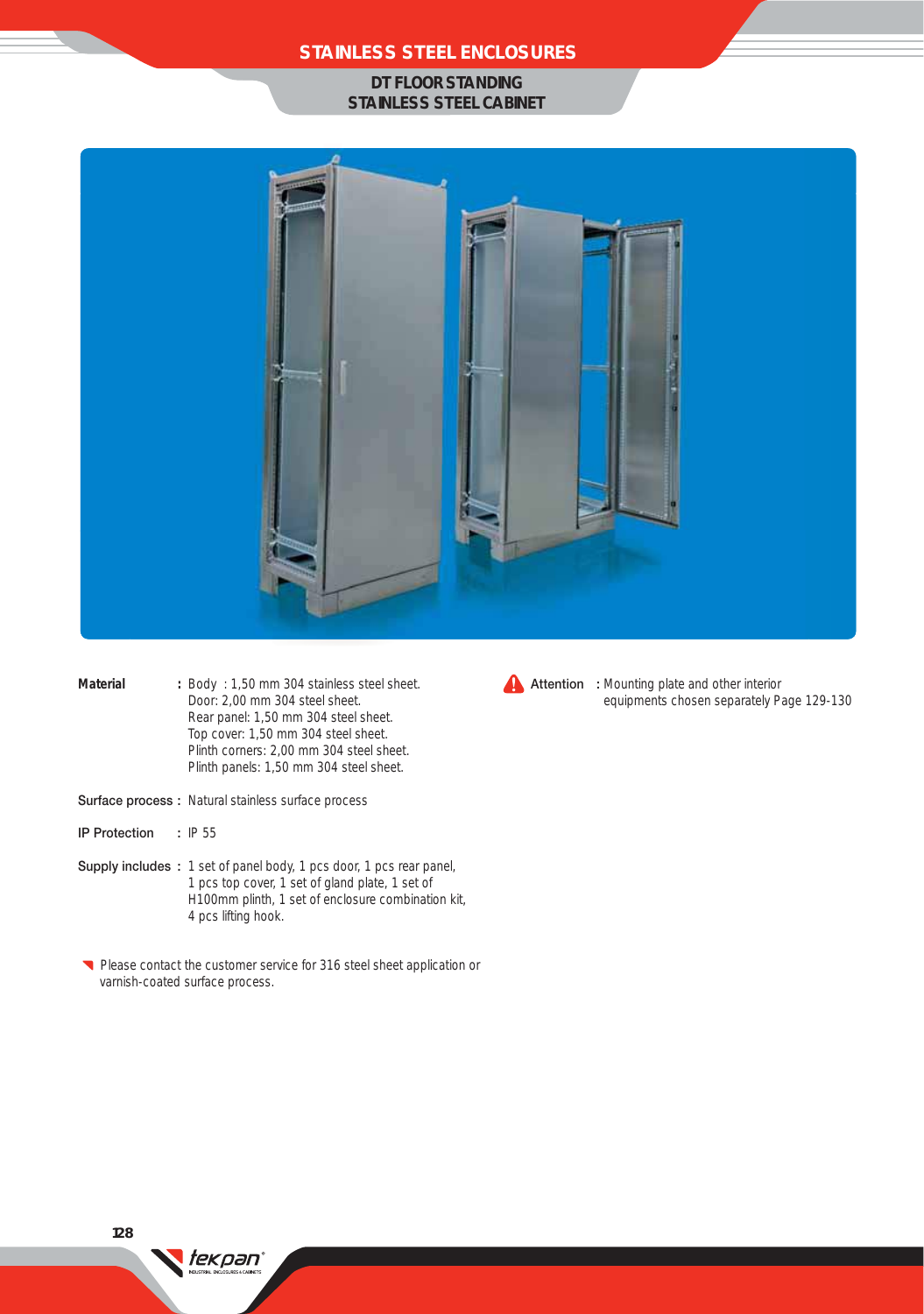### **STAINLESS STEEL ENCLOSURES**

### **DT FLOOR STANDING STAINLESS STEEL CABINET**



# **ASSEMBLED DT STAINLESS STEEL ENCLOSURE**

| DT ENCLOSURE SIZES (mm) |           |          |                         |               |                                  |
|-------------------------|-----------|----------|-------------------------|---------------|----------------------------------|
| WIDTH(W)                | HEIGHT(H) | DEPTH(D) | <b>REFERENCE</b><br>NO. | <b>DOOR</b>   | <b>MOUNTING</b><br>PLATE REF. NO |
| 600                     | 1800      | 400      | 136.184.K               | <b>SINGLE</b> | 942.618                          |
| 600                     | 1800      | 500      | 136.185.K               | <b>SINGLE</b> | 942.618                          |
| 600                     | 1800      | 600      | 136.186.K               | <b>SINGLE</b> | 942.618                          |
| 600                     | 1800      | 800      | 136.188.K               | <b>SINGLE</b> | 942.618                          |
| 600                     | 2000      | 400      | 136.204.K               | <b>SINGLE</b> | 942.620                          |
| 600                     | 2000      | 500      | 136.205.K               | <b>SINGLE</b> | 942.620                          |
| 600                     | 2000      | 600      | 136.206.K               | <b>SINGLE</b> | 942.620                          |
| 600                     | 2000      | 800      | 136.208.K               | <b>SINGLE</b> | 942.620                          |
| 800                     | 1800      | 400      | 138.184.K               | <b>SINGLE</b> | 942.818                          |
| 800                     | 1800      | 500      | 138.185.K               | <b>SINGLE</b> | 942.818                          |
| 800                     | 1800      | 600      | 138.186.K               | <b>SINGLE</b> | 942.818                          |
| 800                     | 1800      | 800      | 138.188.K               | <b>SINGLE</b> | 942.818                          |
| 800                     | 2000      | 400      | 138.204.K               | <b>SINGLE</b> | 942.820                          |
| 800                     | 2000      | 500      | 138.205.K               | <b>SINGLE</b> | 942.820                          |
| 800                     | 2000      | 600      | 138.206.K               | <b>SINGLE</b> | 942.820                          |
| 800                     | 2000      | 800      | 138.208.K               | <b>SINGLE</b> | 942.820                          |
| 1000                    | 1800      | 400      | 130.184.K               | <b>DOUBLE</b> | 942.018                          |
| 1000                    | 1800      | 500      | 130.185.K               | <b>DOUBLE</b> | 942.018                          |
| 1000                    | 1800      | 600      | 130.186.K               | <b>DOUBLE</b> | 942.018                          |
| 1000                    | 1800      | 800      | 130.188.K               | <b>DOUBLE</b> | 942.018                          |
| 1000                    | 2000      | 400      | 130.204.K               | <b>DOUBLE</b> | 942.020                          |
| 1000                    | 2000      | 500      | 130.205.K               | <b>DOUBLE</b> | 942.020                          |
| 1000                    | 2000      | 600      | 130.206.K               | <b>DOUBLE</b> | 942.020                          |
| 1000                    | 2000      | 800      | 130.208.K               | <b>DOUBLE</b> | 942.020                          |
| 1200                    | 1800      | 400      | 132.184.K               | <b>DOUBLE</b> | 942.218                          |
| 1200                    | 1800      | 500      | 132.185.K               | <b>DOUBLE</b> | 942.218                          |
| 1200                    | 1800      | 600      | 132.186.K               | <b>DOUBLE</b> | 942.218                          |
| 1200                    | 1800      | 800      | 132.188.K               | <b>DOUBLE</b> | 942.218                          |
| 1200                    | 2000      | 400      | 132.204.K               | <b>DOUBLE</b> | 942.220                          |
| 1200                    | 2000      | 500      | 132.205.K               | <b>DOUBLE</b> | 942.220                          |
| 1200                    | 2000      | 600      | 132.206.K               | <b>DOUBLE</b> | 942.220                          |
| 1200                    | 2000      | 800      | 132.208.K               | <b>DOUBLE</b> | 942.220                          |

**129**

**IP55**